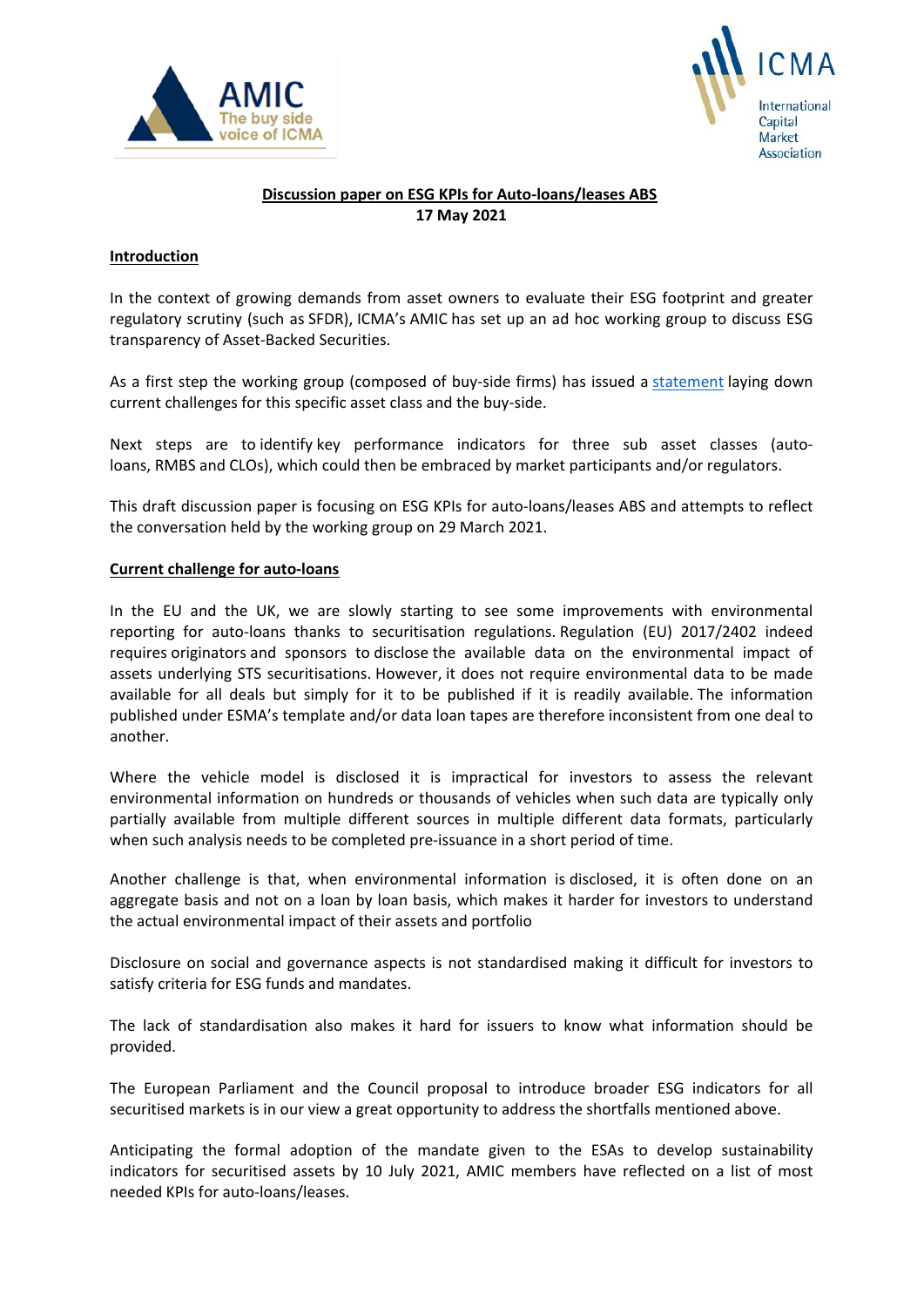# **ESG KPIs for auto-loans/leases ABS**

### • **Environmental aspects**

Regarding environmental aspects, many data points are of interest to the buy-side but in the shortterm we recommend starting with the most basic yet crucial information, which is the average Co2 emissions of vehicles and the breakdown between the petrol, diesel, hybrid, fuel cell, other zeroemission and electric vehicles. Ideally, average well-to-wheel CO2 emissions of vehicles should be provided given that asset managers are expected to report on scope 1, 2 and 3 GHG emissions and the carbon footprint of all asset classes (including ABS) starting in 2023 (c.f. SFDR RTS). Lastly, car manufacturers and asset managers are supposed to report against the EU taxonomy starting in 2022. Originators should therefore be in a position to indicate whether vehicles are taxonomy aligned or not.

As car manufacturers are already shifting massively towards EVs, having a KPI allowing clear distinction between EVs will very soon become essential. One of the clear environmental challenges associated with EV production is that it is commodity/mining intensive. The mining processes used to extract lithium typically require using significant amounts of water. Two other components, cobalt and nickel, have respectively raised human rights and environmental concerns. In that context, having information on the average recyclability of vehicles and battery pack would be very helpful.

## • **Social aspects**

Some information on borrowers' profiles is currently provided via data tapes (income, deposit, employment status, APR). This may eventually be helpful to determinate if auto-loans ABS promote access to mobility.

Now considering vehicles and potential adverse impacts on society, communication of the average safety score of the fleet (e.g., NCAP, Euro NCAP) would be valuable to investors and should be readily available information.

To further appraise social impacts, asset managers may have to refer to the CSR reports of car manufacturers, which hopefully will be further improved and standardised when NFRD is reviewed. Transactions originated and serviced by unlisted originator-servicers (where no CSR report is published) should populate the relevant KPIs identified under the NFRD (and soon CSRD).

### • **Governance aspects**

No transaction specific Governance KPIs were identified for auto-loans/leases ABS. Portfolio managers will have to refer to the originators' practices and policies to appraise any risk or opportunity related to governance matters.

But originators should at least report against the governance KPIs identified under the SFDR (until NFRD is reviewed):

- o Compliance and process to control compliance with the UNGC principles or OECD Guidelines for Multinational Enterprises
- o Unadjusted gender pay gap
- o Board gender diversity

Transactions originated & serviced by unlisted originator-servicers should also populate relevant parts of [AFME Securitisation ESG Due Diligence Questionnaire.](https://www.afme.eu/Portals/0/DispatchFeaturedImages/ESG%20Disclosure%20and%20Diligence%20Practices%20for%20the%20European%20Securitisation%20Market%20FINAL-2.pdf)